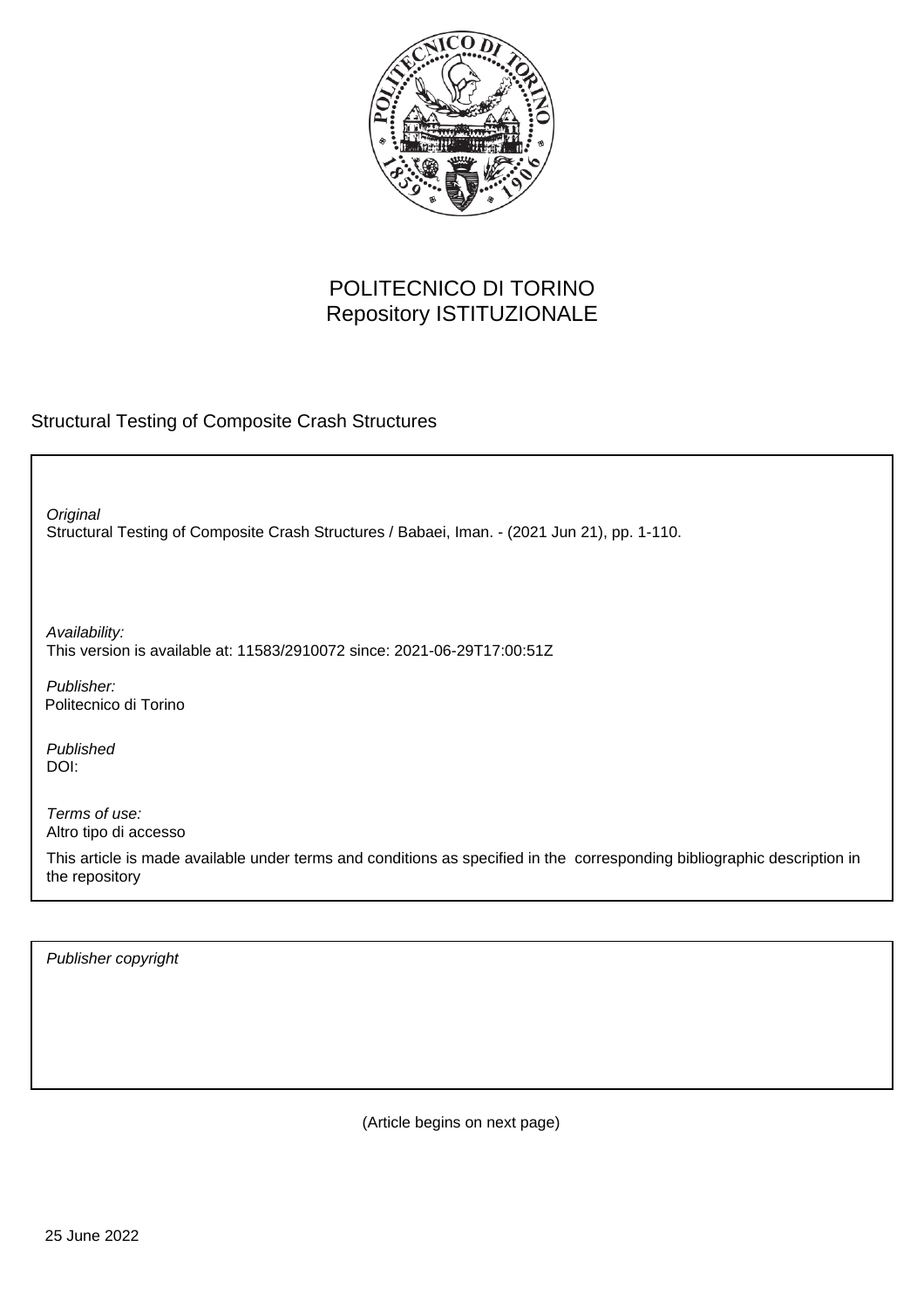

Doctoral Dissertation Doctoral Program in Mechanical Engineering (33*th*cycle)

# Structural Testing of Composite Crash Structures

By

Iman Babaei

\*\*\*\*\*\*

Supervisor(s):

Prof. Giovanni Belingardi Prof. Davide Salvatore Paolino

#### Doctoral Examination Committee:

Prof. Valentina Lopresto, Referee, Università degli Studi di Napoli Federico II Dr. Pietro Russo, Referee, CNR Istituto per i Polimeri Compositi e Biomateriali

> Politecnico di Torino 2021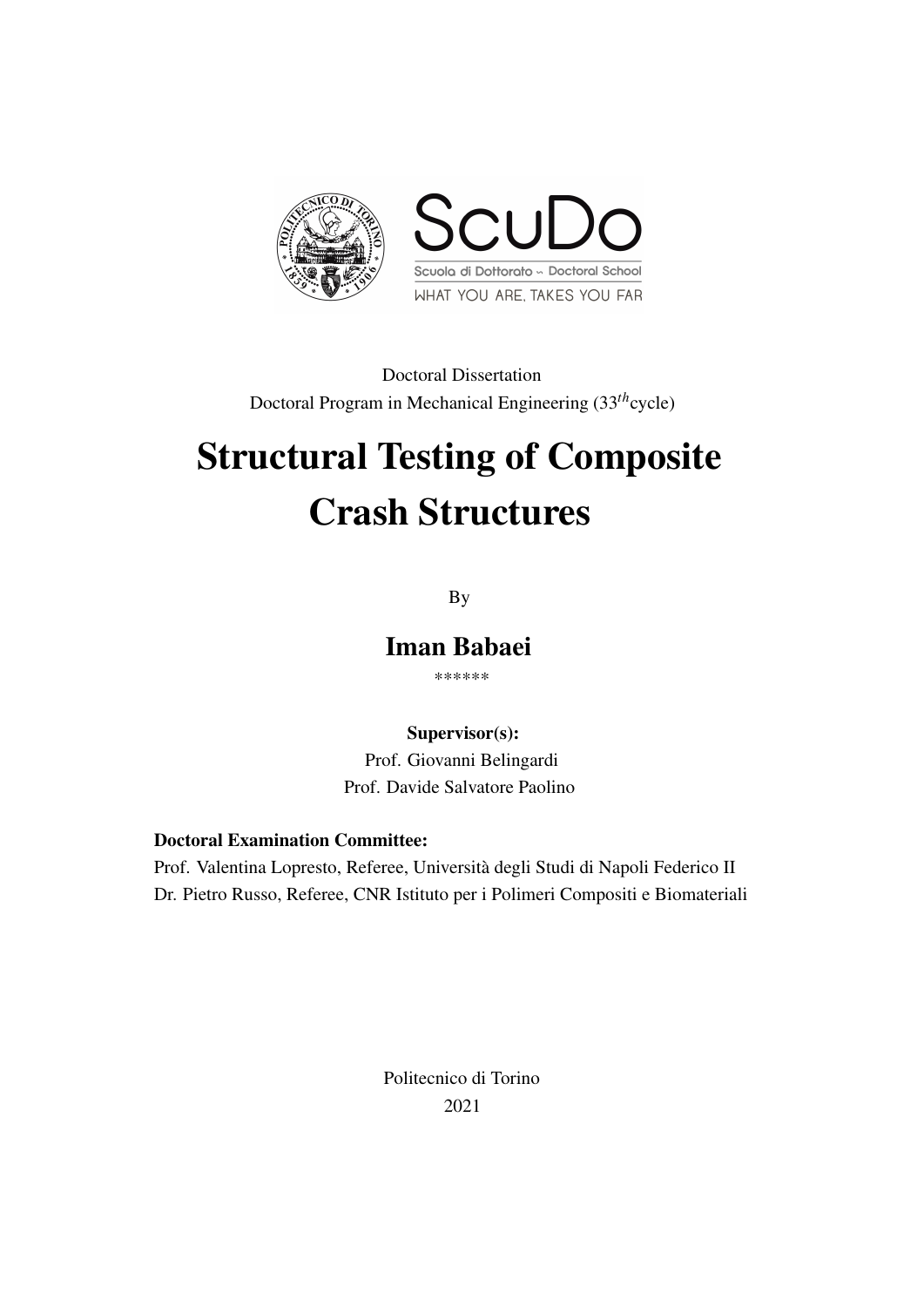# Declaration

I hereby declare that, the contents and organization of this dissertation constitute my own original work and does not compromise in any way the rights of third parties, including those relating to the security of personal data.

> Iman Babaei 2021

\* This dissertation is presented in partial fulfillment of the requirements for Ph.D. degree in the Graduate School of Politecnico di Torino (ScuDo).